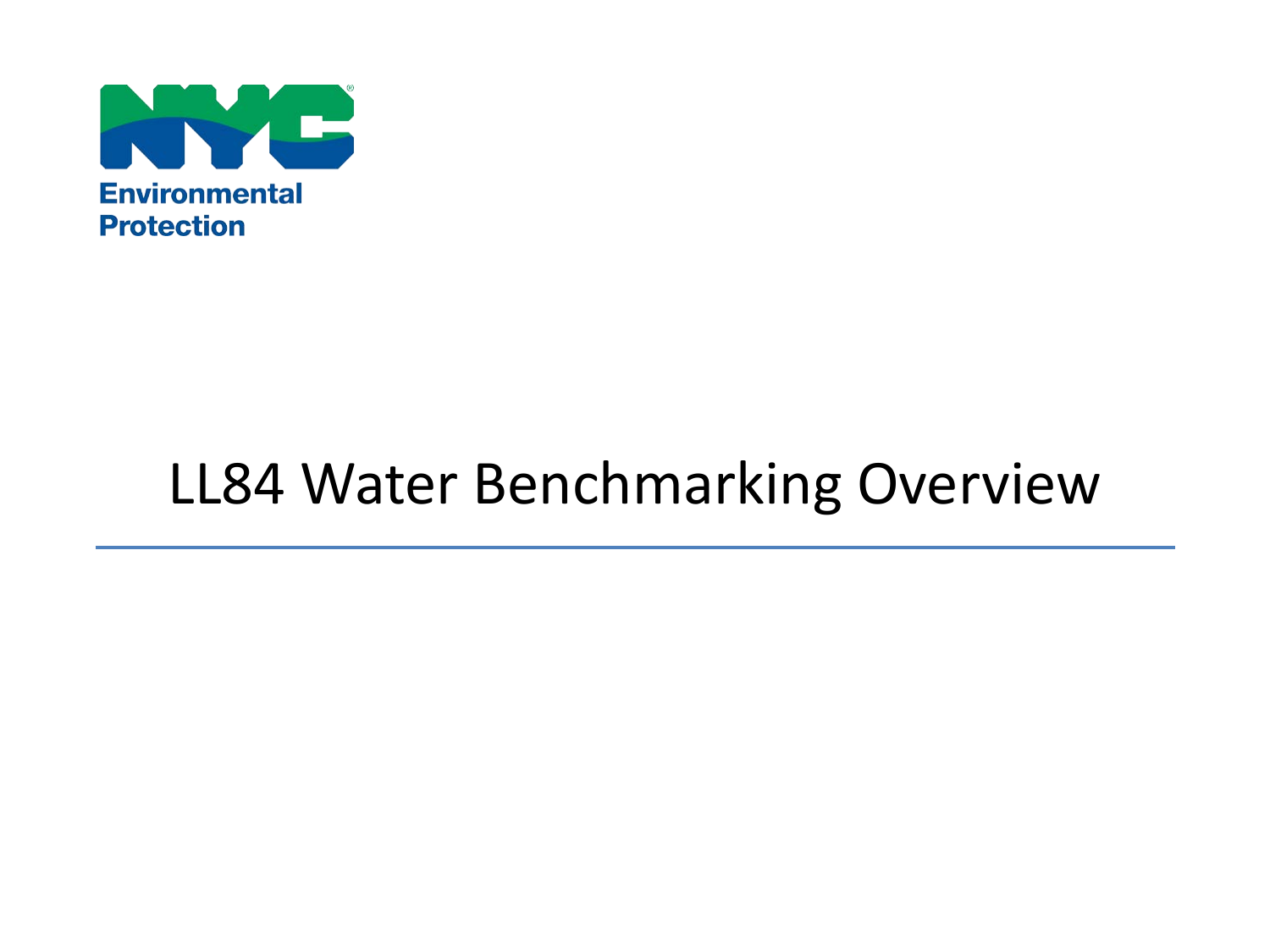# **Overview**



# **Key Points and Frequently Asked Questions**

- Properties on the "Covered Buildings List" must benchmark their water use if the column labeled "Automatic Water Benchmarking Eligible" contains "Yes".
- The same May 1, 2016 deadline applies for energy and water benchmarking
- If you benchmarked last year by sharing your property with DEP, you don't have to do **anything** this year for that property. For new properties that you haven't benchmarked:
	- o Check the Covered Buildings List (find link at www.nyc.gov/ll84comply)
	- o If you must benchmark water use for your property, find step-by-step benchmarking instructions at www.nyc.gov/ll84datarequest.
- Customers billed on a flat rate may still be eligible
- Specific questions can be emailed to [waterbenchmarking@dep.nyc.gov](mailto:waterbenchmarking@dep.nyc.gov)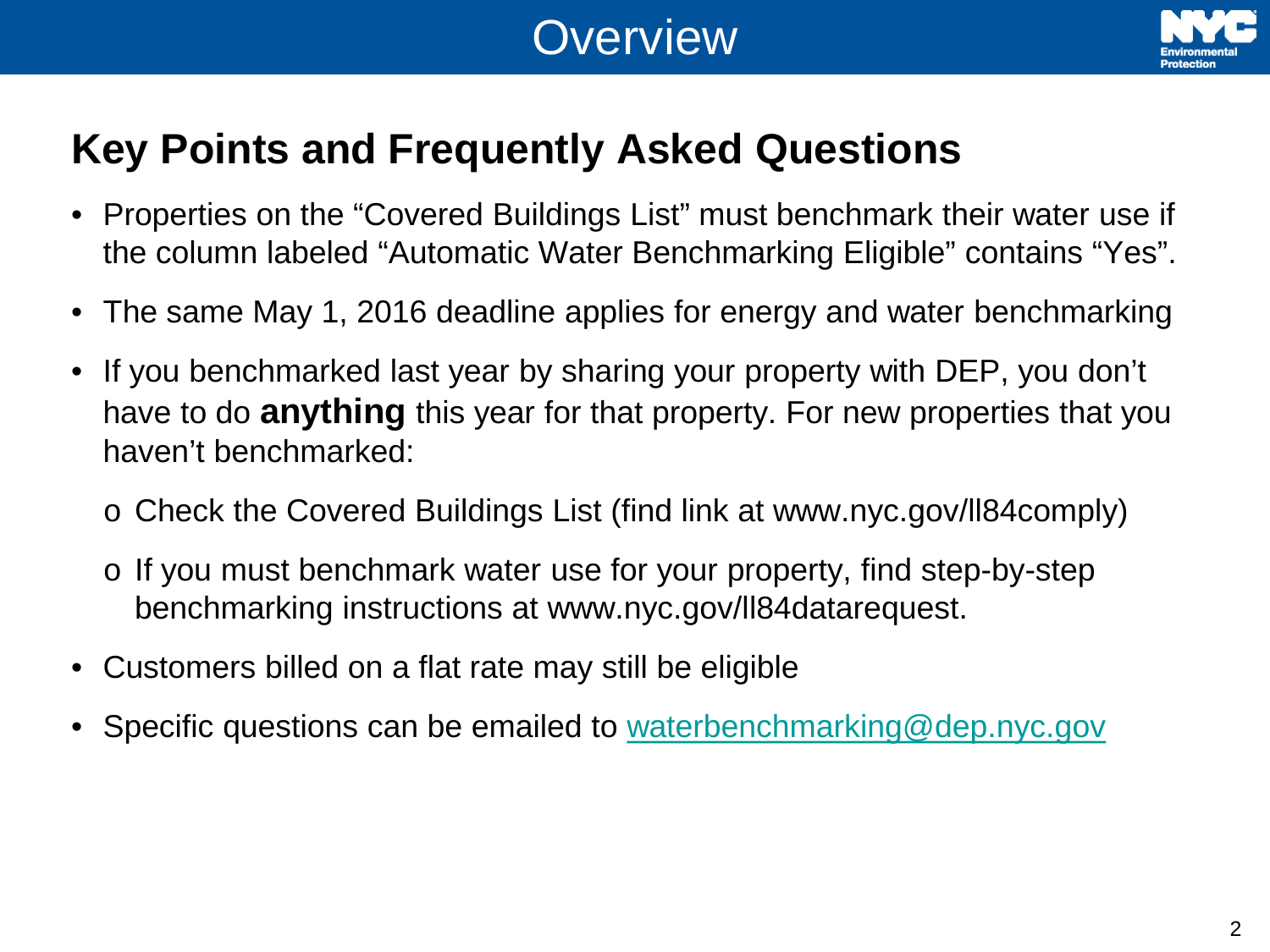# **Step 1 – Log In**  $\overline{M}$  **Step 1 – Log In**

#### **Step 1 – Log In to Portfolio Manager**

- Visit [http://www.energystar.gov/benchmark](https://www.energystar.gov/benchmark)
- The link will direct you to Portfolio Manager and prompt you to log in to your account
- If this is your first time using Portfolio Manager you will need to set up an account and go through the process of benchmarking your properties before submitting results to the City. See [www.nyc.gov/ll84](http://www.nyc.gov/ll84) for instructions and resources.





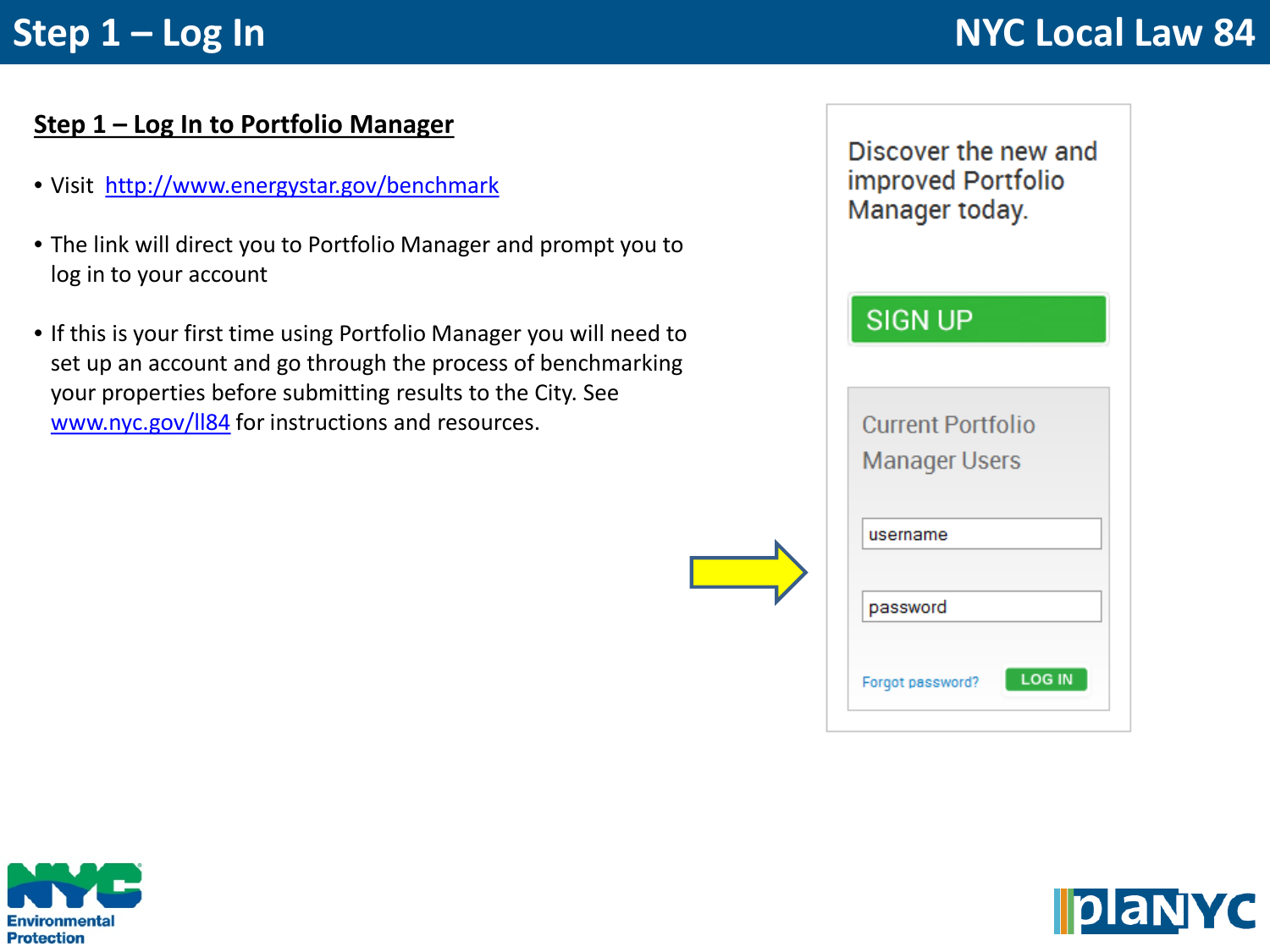#### **Step 2 – Connect your Properties to DEP**

- Click on the "Contacts" link at the top of the Portfolio Manager screen.
- In the "My Contacts" screen, click on the "Add Contact" button.
- Search for NYC DEP by typing "nycdepoit" into the Username field and and then click "Search"
- Click on "Connect" next to the NYC DEP user.

#### **Search Results**

The results of your search are listed below. Clicking "Connect" will send a request to the person asking them to confirm your request to add them as your contact. If they accept, you will see them listed as a connected contact in your address book. If they do not accept, or have not accepted yet, you will see them as an unconnected contact in your address book. Connecting with contacts will make it easier to share property information within Portfolio Manager.

| <b>Your Search Criteria</b> |               |  |  |
|-----------------------------|---------------|--|--|
| Name:                       |               |  |  |
| Username:                   | nycdepoit     |  |  |
| Email Address:              |               |  |  |
|                             | <b>Search</b> |  |  |

| ≋ NYC DEP<br>LL84 Benchmarking with NYC Department of Environmental Protection | <b>Connect</b> |
|--------------------------------------------------------------------------------|----------------|
|                                                                                |                |
|                                                                                |                |



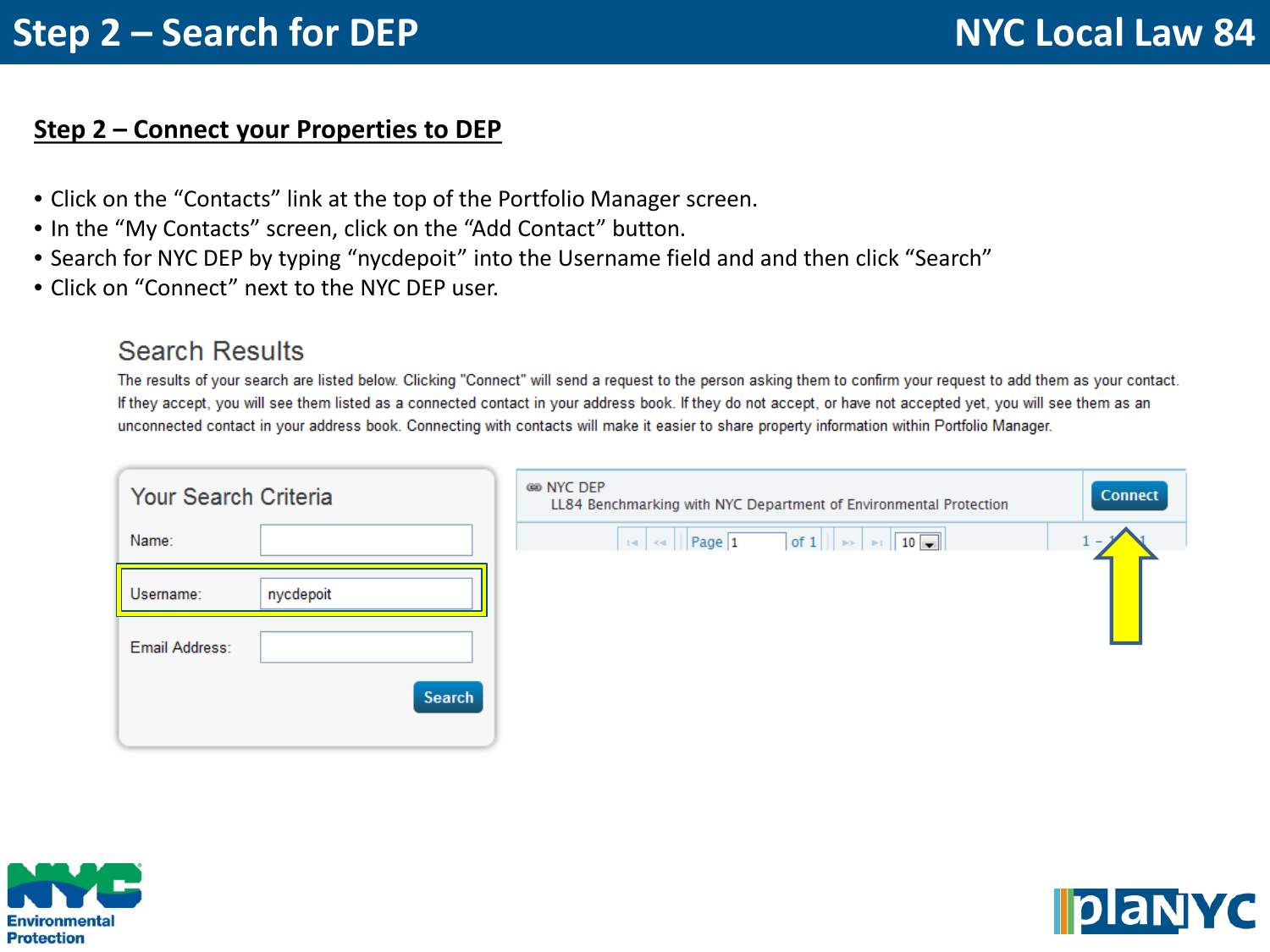### **Step 3 – Terms and Conditions**

- Read and accept the terms of conditions before clicking the "Send Connection Request" button
- Once Connection Request is sent, you must wait for NYC DEP to accept the request. This may take a day or more.

| Send a Connection Request to NYC DEP to Begin Exchanging Data                                                                                                                                                                                                                                                                             |                                                                                                                                                                                    |  |  |  |  |
|-------------------------------------------------------------------------------------------------------------------------------------------------------------------------------------------------------------------------------------------------------------------------------------------------------------------------------------------|------------------------------------------------------------------------------------------------------------------------------------------------------------------------------------|--|--|--|--|
| NYC DEP requires the following information in order to exchange data with your property(ies). If you have any questions about how to complete this information,<br>please contact NYC DEP. Once your connection request has been accepted, you can share individual properties and/or meters with them to get started<br>exchanging data. |                                                                                                                                                                                    |  |  |  |  |
| Terms of Use:<br>any penalties, fees, costs or damages I may incur as a result of a late submission.<br>Agreement:                                                                                                                                                                                                                        | All requests must be made prior to April 29th, 2014. By agreeing to these terms and conditions, I agree to hold DEP harmless for<br>agree to my provider's (NYC DEP) Terms of Use. |  |  |  |  |
|                                                                                                                                                                                                                                                                                                                                           | <b>Send Connection Request</b><br>Cancel                                                                                                                                           |  |  |  |  |
| Follow Us <b>B f i in</b>                                                                                                                                                                                                                                                                                                                 | Contact Us   Privacy Policy   Browser Requirements   ENERGY STAR Buildings & Plants Website                                                                                        |  |  |  |  |



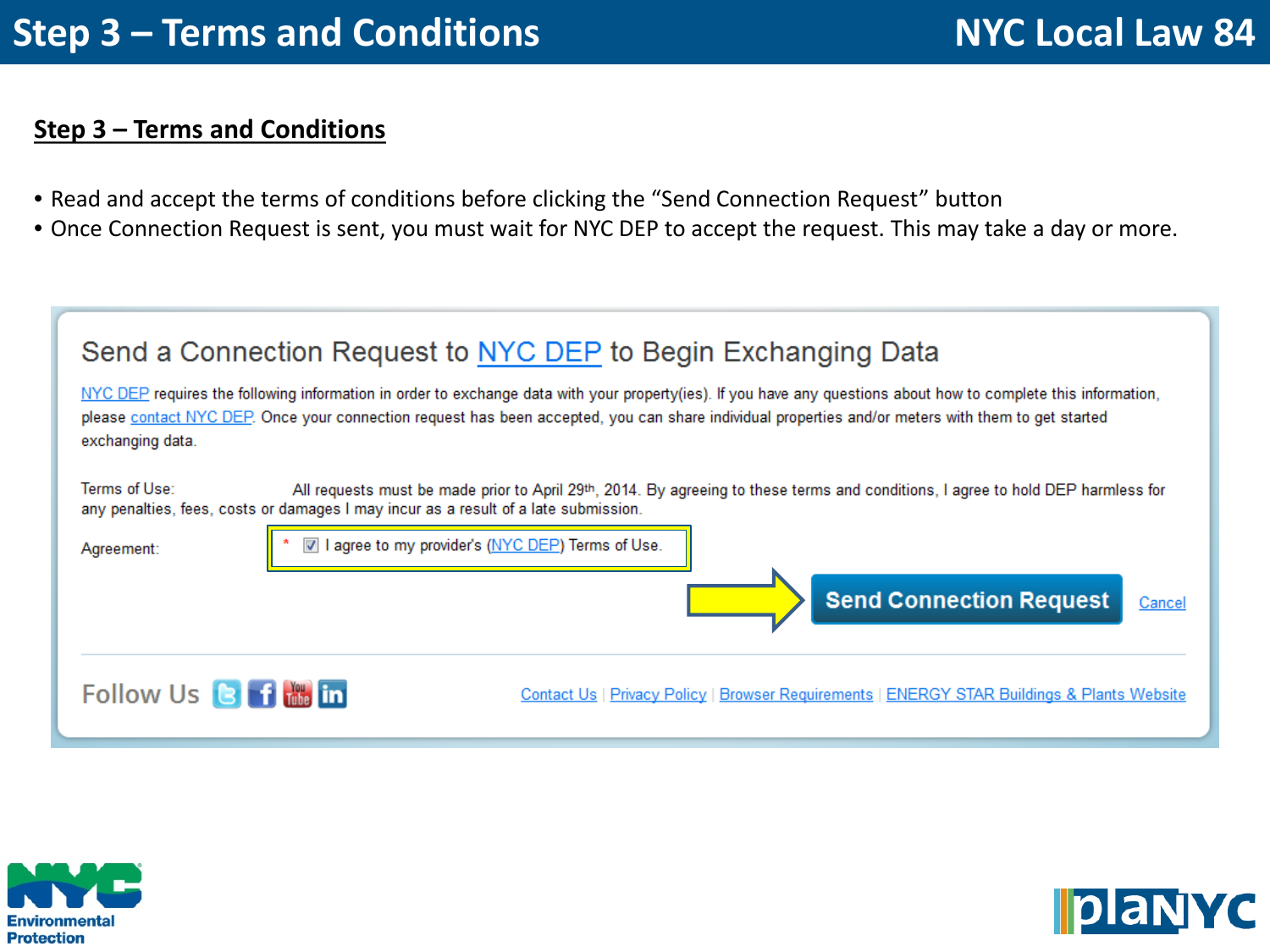#### **Step 4 – Wait for DEP to Approve your Connection**

- Please note that DEP will not approve your request immediately.
- Check your contacts periodically until NYC DEP appears, as shown below
- See slide 15 for an overview of how often requests will be processed



This is where you keep track of your contacts and/or organizations (i.e. people or companies associated with your properties such as Professional Engineers, Registered Architects, or others with whom you share information). You can add anyone as a contact, regardless of whether they have a Portfolio Manager account and you can share your properties & reports with any of your connected contacts. You can "connect" to other Portfolio Manager users by searching for their accounts and sending a connection request.

|        |                   | Share Edit Delete Add Contact Add Organization |              |                                            |
|--------|-------------------|------------------------------------------------|--------------|--------------------------------------------|
| All    | <b>Name</b>       |                                                | Organization |                                            |
| A<br>в | LL84 Benchmarking | NYC DEP (NYCDEPOIT) 680 Connected              |              | NYC Department of Environmental Protection |



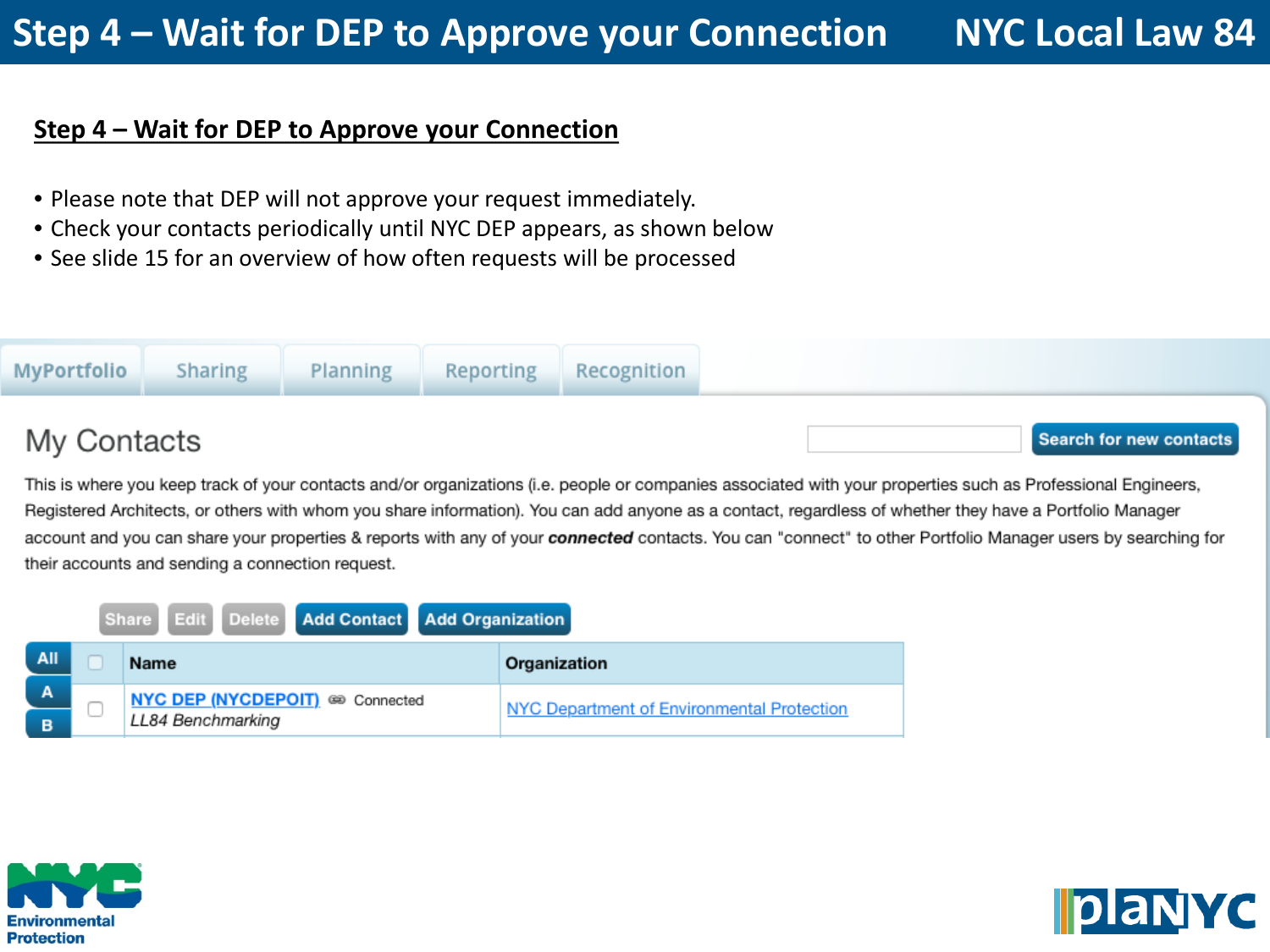#### **Step 5 – Share a Property**

- Once DEP has accepted the connection request, you are ready to share your property.
- Click the "Sharing" tab and then click the "Share a Property" button
- NOTE: You can skip ahead to step 8 if you have connected your property to DEP in the past

| <b>Sharing</b><br><b>MyPortfolio</b><br><b>Planning</b>                                                                                                                  | <b>Reporting</b><br>Recognition                                                             |
|--------------------------------------------------------------------------------------------------------------------------------------------------------------------------|---------------------------------------------------------------------------------------------|
| <b>My Shared Properties</b><br>(0)<br><b>Share a Property</b>                                                                                                            | <b>Sharing Notifications (0)</b><br>You have no new notifications                           |
| <b>Exchanging Data</b>                                                                                                                                                   | <b>My Shared Properties (0)</b><br>Sort by: Property Name<br><b>Share a Property</b>        |
| Did you know you can work with another organization to<br>regularly upload your data into Portfolio Manager? You<br>can authorize these companies to update your meters, | You are not sharing any properties.                                                         |
| manage building data, and retrieve metrics.                                                                                                                              | Properties Shared with Me (0)                                                               |
| To get started, search for organizations that exchange<br>data. Then connect with them and share your<br>properties.                                                     | There are no properties shared with you.                                                    |
| Learn more about exchanging data.<br>.                                                                                                                                   |                                                                                             |
| Follow Us <b>B</b> f <b>in</b> in                                                                                                                                        | Contact Us   Privacy Policy   Browser Requirements   ENERGY STAR Buildings & Plants Website |



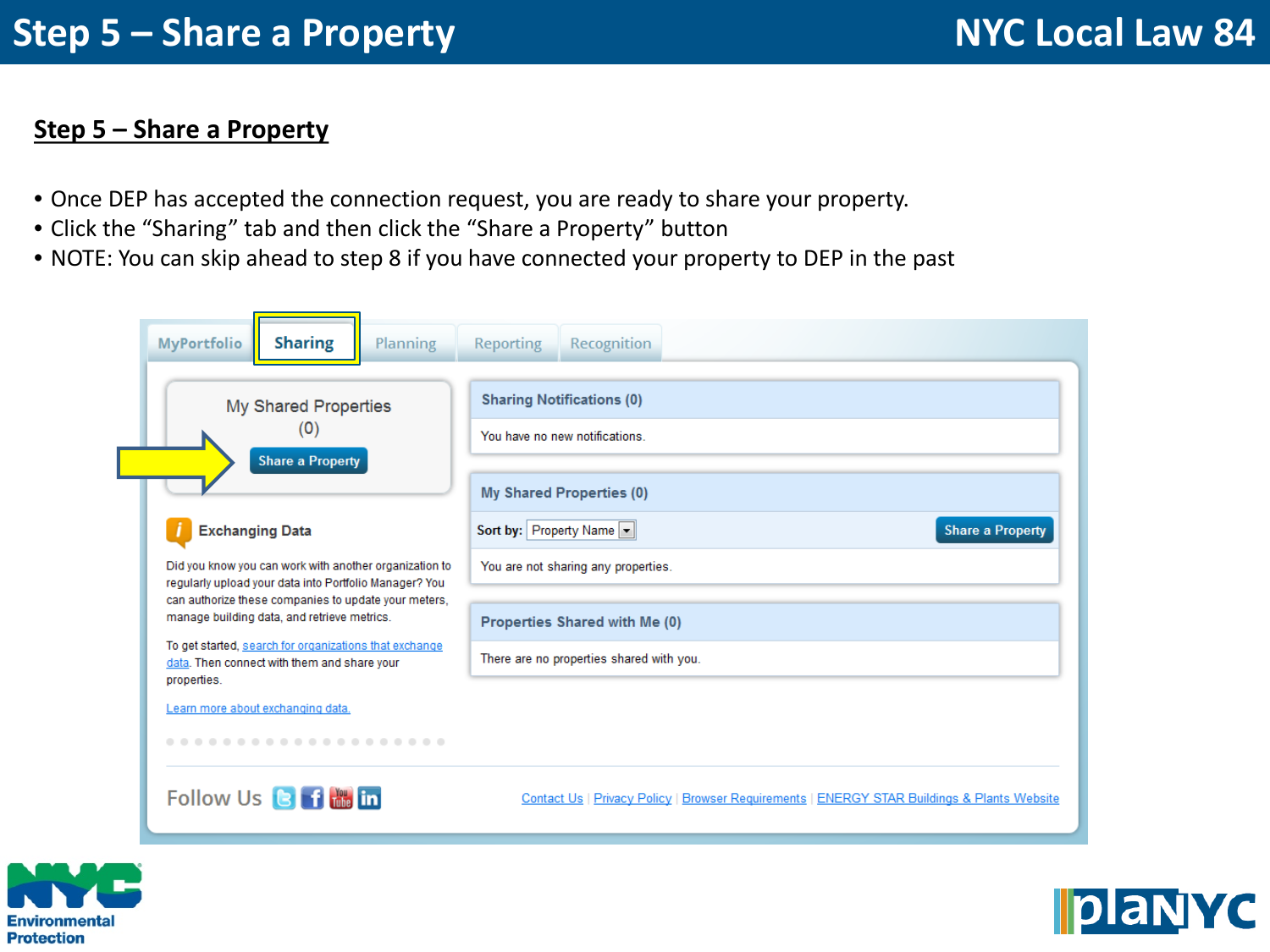#### **Step 6 – Select Properties to Benchmark**

• Under "Select Properties," Click on "Select Number of Property(ies)". Choose the number of properties you would like to benchmark.



## **Select Properties**

We'll get into the details of the level of access later. For now, which properties do you want to share and/or edit access to?

o

√ - Select Number of Property(ies) -

**One Property** 

**Multiple Properties** 

**All Properties** 

Properties in a Group



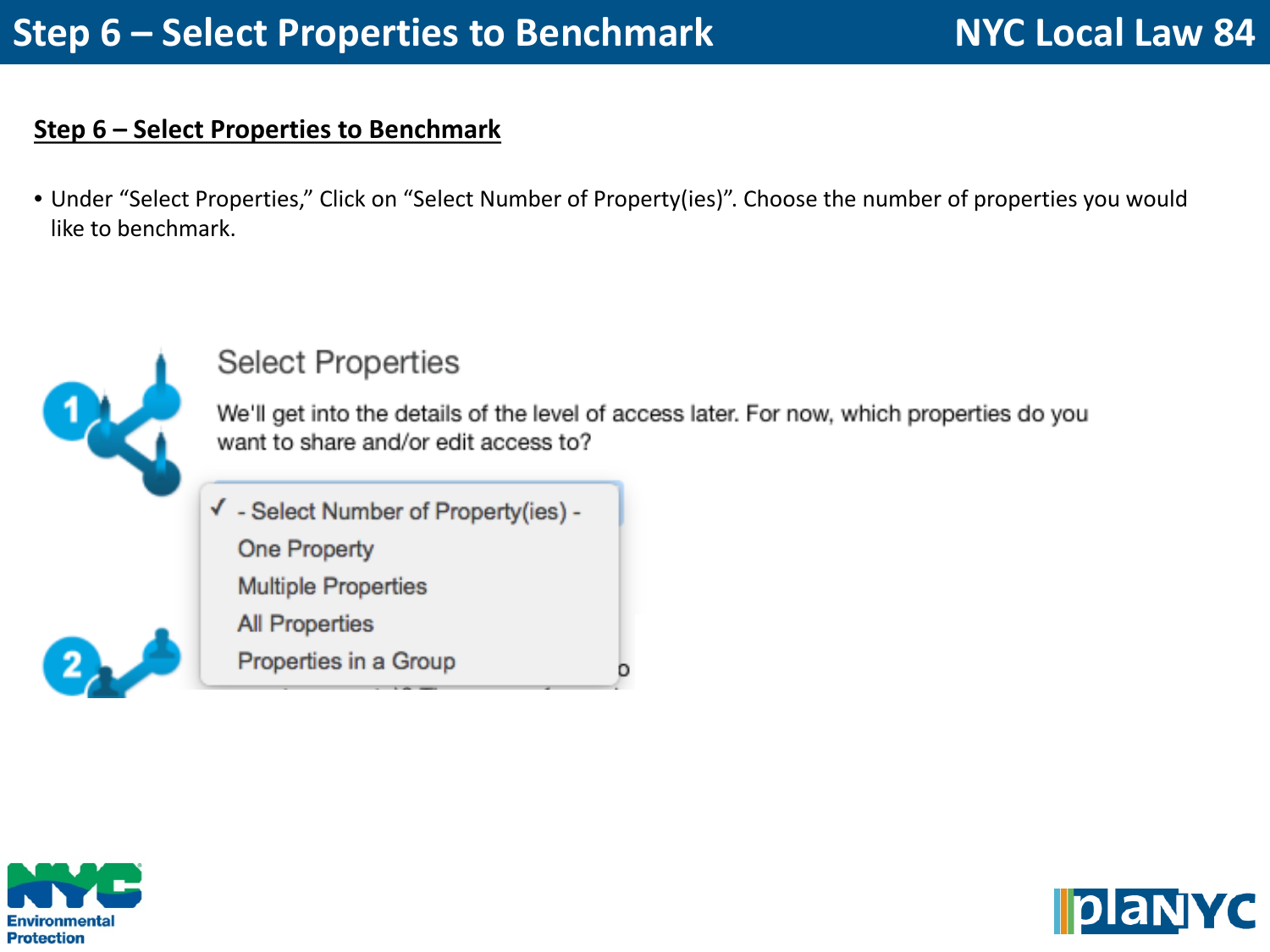0

### **Step 7 – Select Properties**

• Select the properties you would like to benchmark and then click the "Apply Selection" button

#### **Select Properties**

| Г | <b>Name</b><br>♦                  | <b>Primary Function ♦</b> | State/Province ≑ |
|---|-----------------------------------|---------------------------|------------------|
|   | 2163<br>Ave, Brooklyn, NY 11226   | <b>Other - Recreation</b> | <b>NY</b>        |
| Г | th St, New York, NY 10022<br>45 E | <b>Bowling Alley</b>      | <b>NY</b>        |
| г | 58<br>St Brooklyn, NY 11201       | <b>Convention Center</b>  | ΝY               |
|   | 945<br>Brooklyn, NY 11223         | <b>Performing Arts</b>    | ΝY               |

Selected Properties: 0 (View Selection)

| Filter Properties (4)                     |   |
|-------------------------------------------|---|
| <b>Filter by Group</b> (Create New Group) |   |
| TestGroup (1)                             |   |
| <b>Filter by Primary Function</b>         |   |
| Bowling Alley (1)                         | ▲ |
| Convention Center (1)                     | ≡ |
| Other - Recreation (1)                    |   |
| Performing Arts (1)                       |   |
| <b>Filter by State/Province</b>           |   |
| New York (4)                              |   |





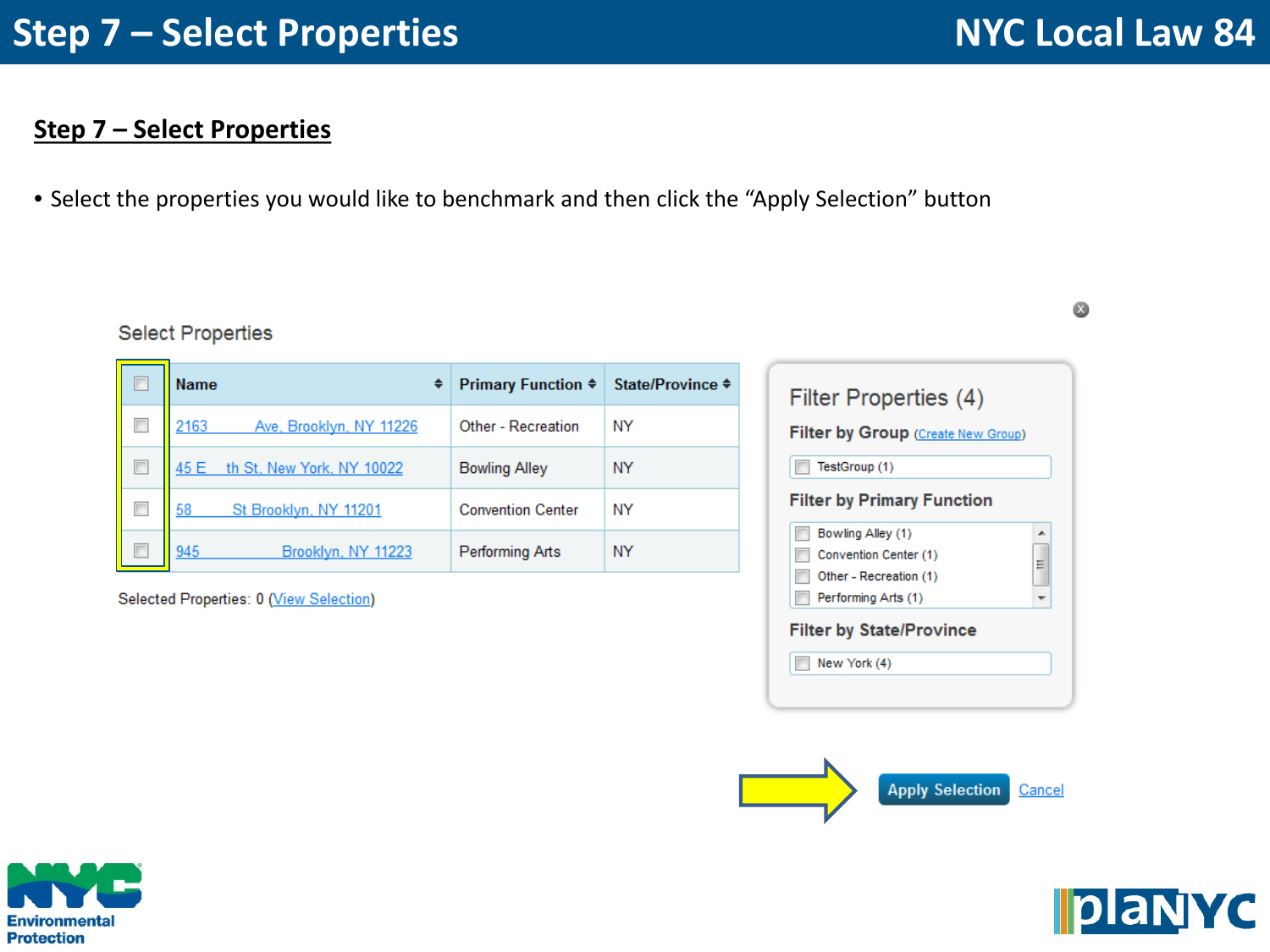#### **Step 8 – Share with NYC DEP**

- Select "NYC DEP" from the drop down.
- Is "NYC DEP" not an option? Please see steps 2 through 6 to establish a connection.

## Select People (Accounts)

Which people (accounts) do you want to share these properties with (or modify their current access to)? The access for each can be different and you'll be able to specify that on the next page.

Select contacts from my contacts book:

NYC DEP (NYCDEPOIT)



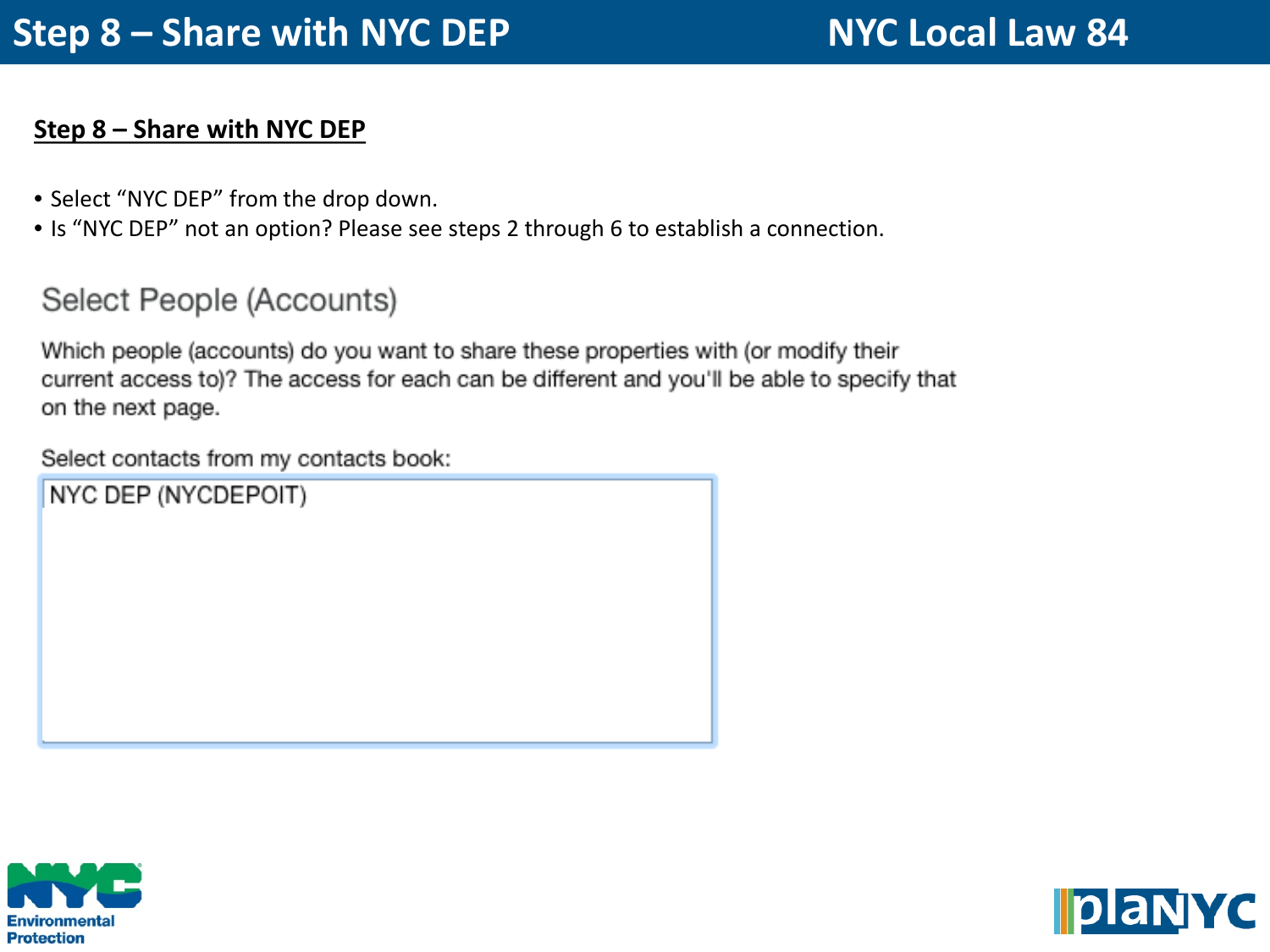#### **Step 9 – Exchange Data**

- Grant full access in the header
- Click the button under "Exchange Data" for each property and then click the "Share Property(ies)" button





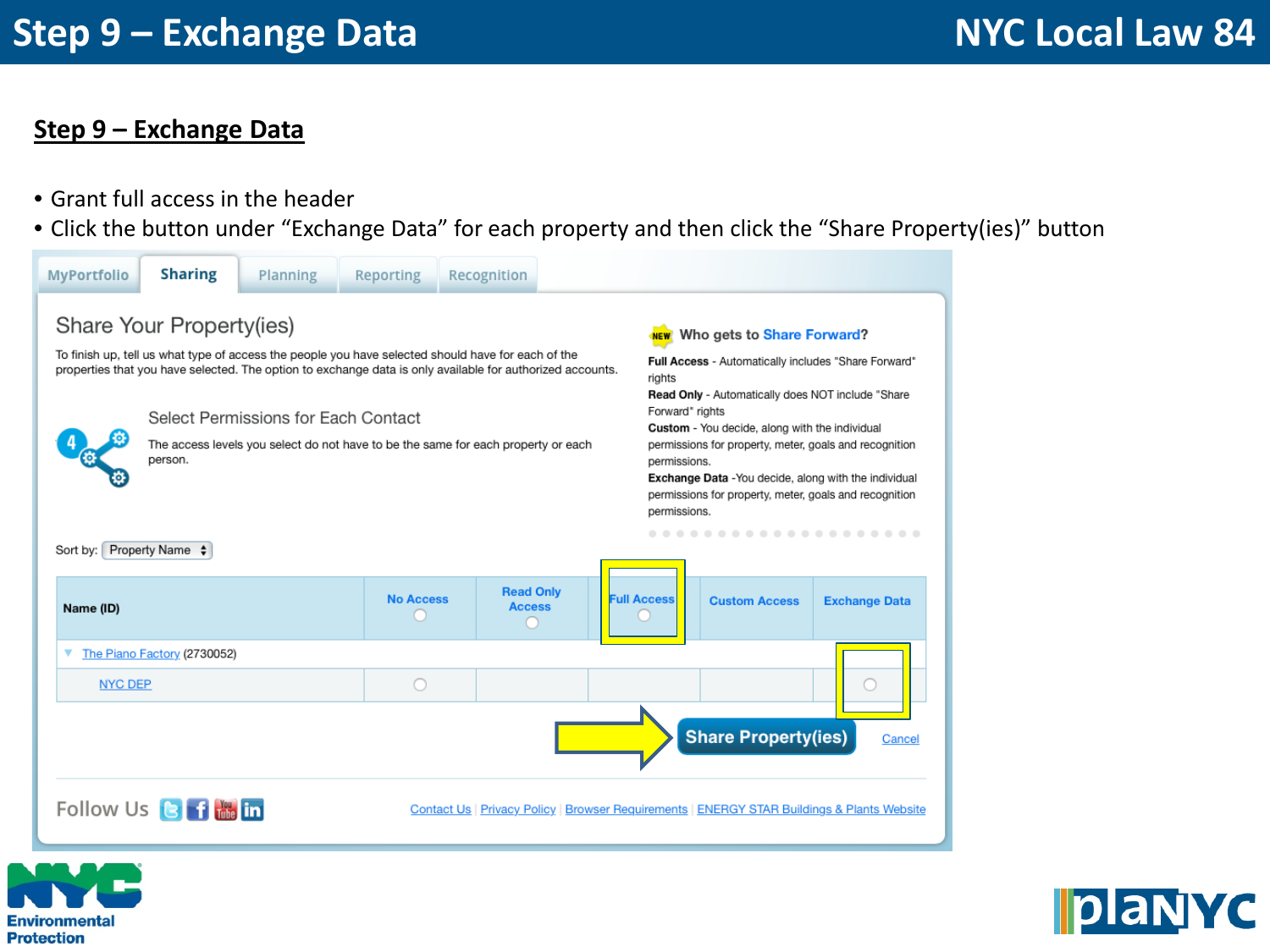#### **Step 10 – Enter the BBL and Account Number**

- Enter the BBL and DEP Account Number for each property
- Visit nyc.gov/buildings to lookup your block and lot numbers
- The DEP Account Number is listed at the top of your water bill

#### Select Access Permissions to The Piano Factory for NYC DEP.

The following information is required by NYC DEP in order to provide service to your property(ies). If you have any questions about how to complete this information, please contact them directly.

| Borough Block and Lot<br>(BBL): | ٠<br>BBL; 10 - 10 Characters More Information         | Example: 01123451234   |
|---------------------------------|-------------------------------------------------------|------------------------|
| DEP Account Number:             | ٠<br>DEP Account: 13 - 13 Characters More Information | Example: 1234567891001 |

Select the permission level below that you would like to grant NYC DEP for each category.

| Item                 | None   Read Only Access   Full Access |  |
|----------------------|---------------------------------------|--|
| Property Information |                                       |  |



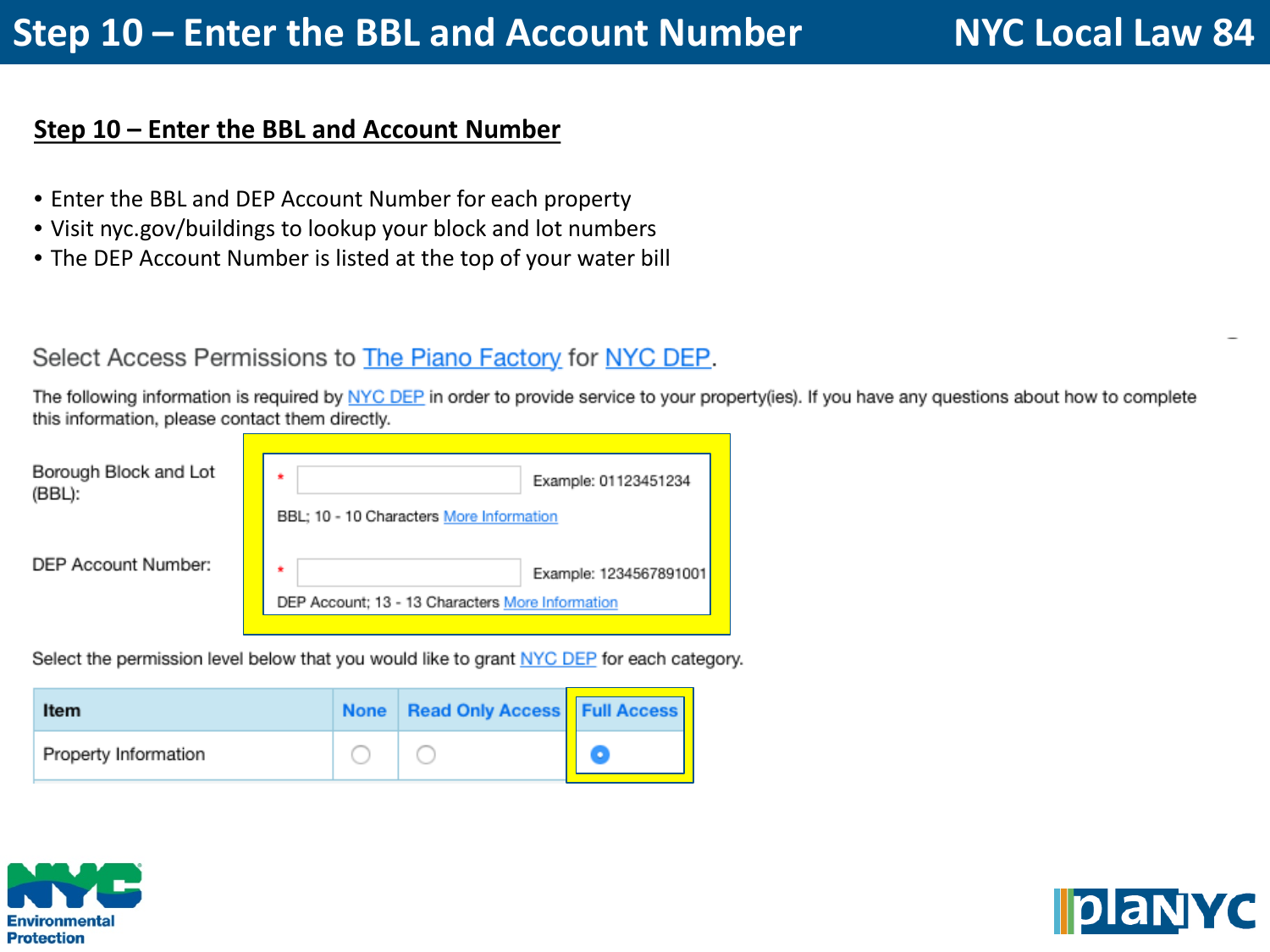# **Step 11 – Grant DEP Full Access NYC Local Law 84**

### **Step 11 – Grant DEP Full Access**

- It is very important that you grant DEP full access to your property, but NOT to any meters.
- Once the property is shared, DEP will create the meter for you and load use data.
- Please note that DEP will only use these permissions to provide consumption data

| Item                 | <b>None</b> | <b>Read Only Access   Full Access</b> |   |
|----------------------|-------------|---------------------------------------|---|
| Property Information |             |                                       | × |
|                      |             |                                       |   |
| --                   |             |                                       |   |

| Goals, Improvements, & Checklists |  |  |
|-----------------------------------|--|--|
| Recognition                       |  |  |

The provider with whom you are sharing does not support this meter type.

#### **Additional Options:**

| Item                                                                                                                                                                               | Yes |  |
|------------------------------------------------------------------------------------------------------------------------------------------------------------------------------------|-----|--|
| * Share Forward<br>Allow NYC DEP to share this property with others and give them any permissions that he/she has, including the right to share with $\ \bullet\ $<br>more people. |     |  |



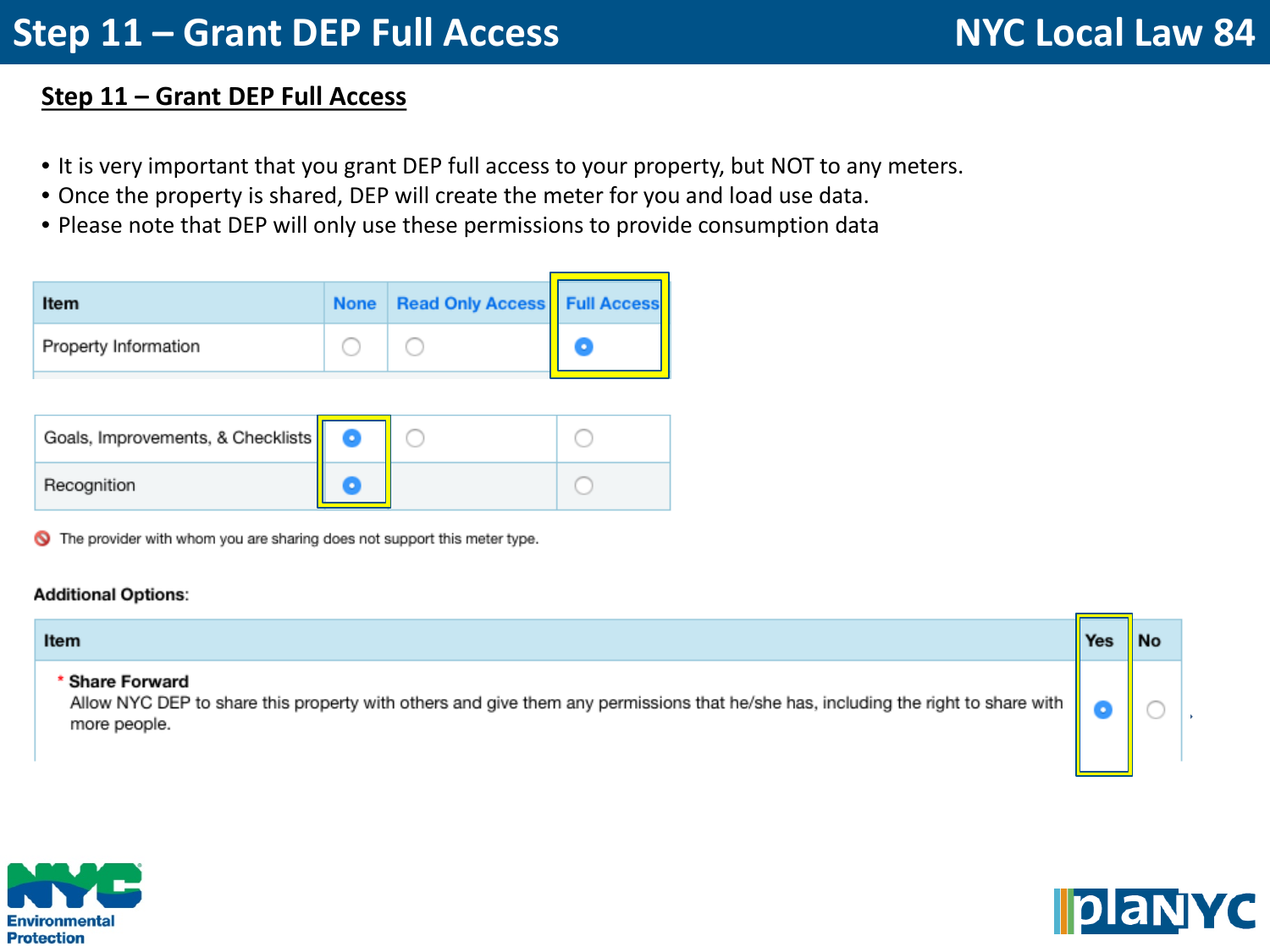#### **Step 12 – Final Step**

- Double check to make sure you have selected "Exchange Data" for all of your properties
- Click the "Share Property(ies)" button





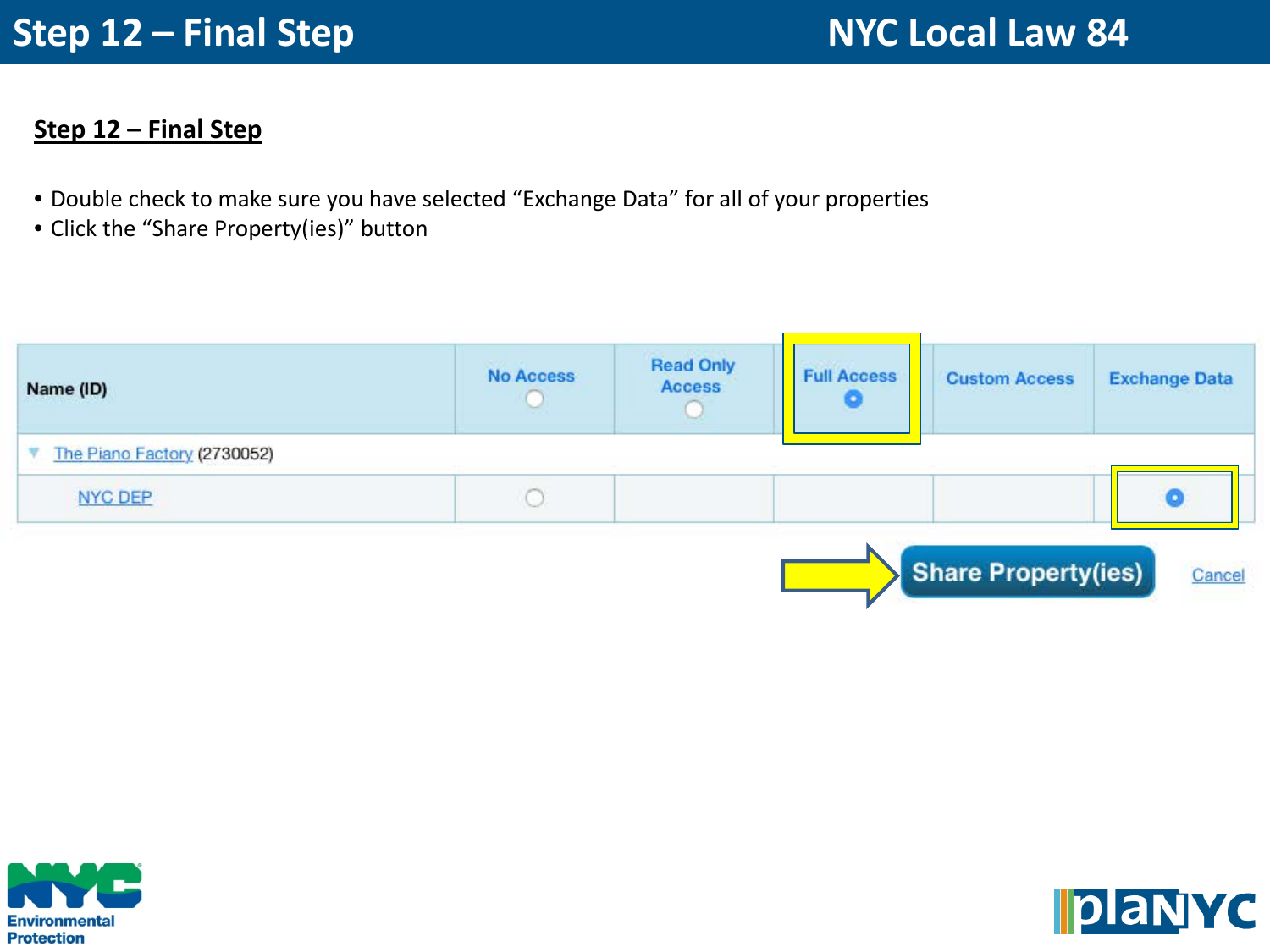## **Complete Benchmarking**

- You will see a bar at the top of your screen that indicates that you have successfully submitted your request to NYC DEP
- The upload frequency is based on the schedule below:

| <b>Time Period</b>     | <b>Frequency of Upload</b> |
|------------------------|----------------------------|
| February 11 – March 31 | Bi-weekly                  |
| April 1 – April 20     | Weekly                     |
| April 21 – April 30    | Daily                      |



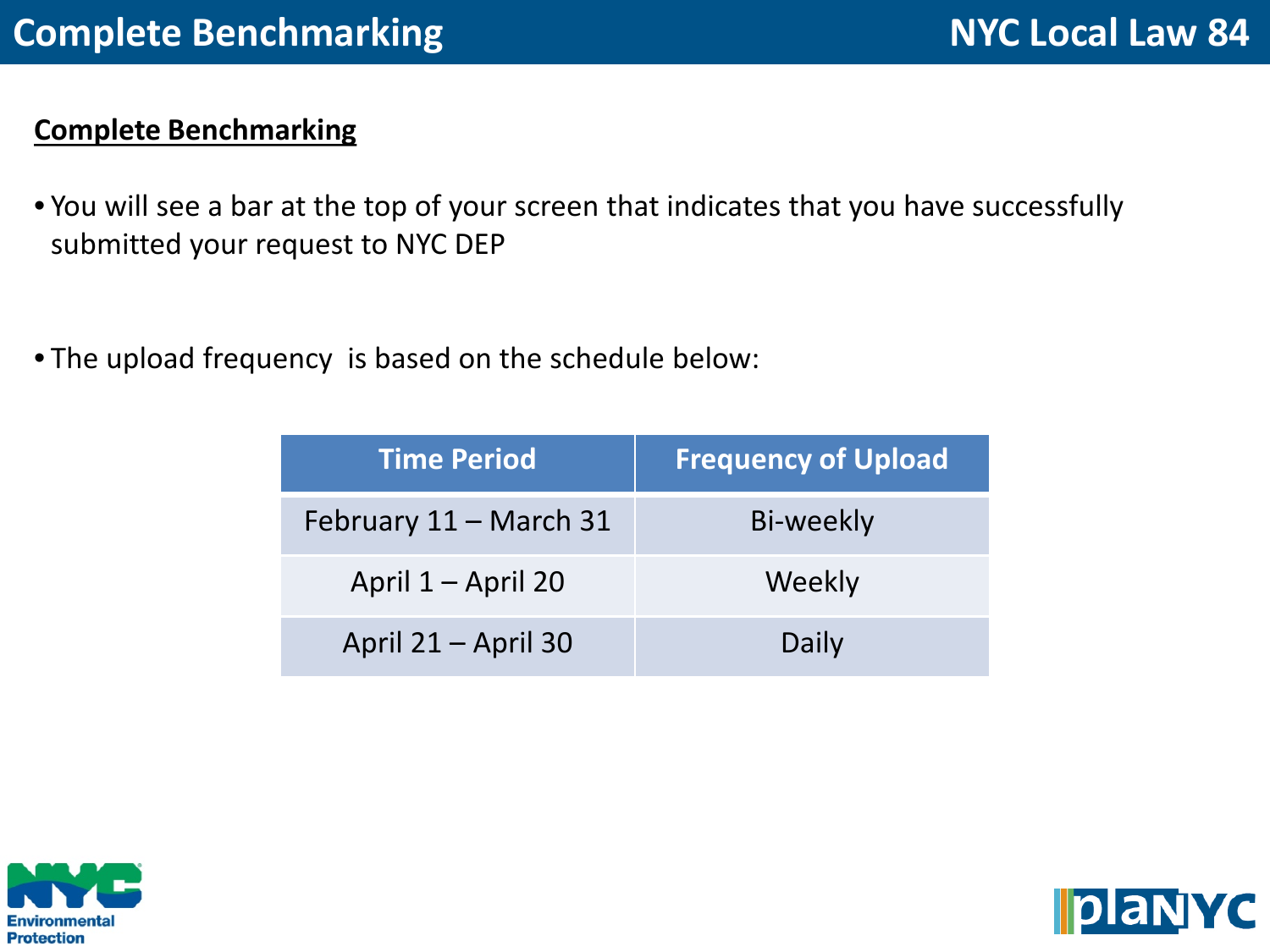# **Benchmarked Water Meter Data** Mater Network NYC Local Law 84

 $\vert \cdot \vert$ 

**Select Meter** 

**DEPWaterMeter** 

Display Year(s):  $2013 \times$ Usage **Start Date End Date**  $Cost($ \$) **Estimation Last Updated** cf (cubic feet) 2/6/2014  $\overline{\phantom{a}}$  $\Box$ 1/1/2013 1/31/2013 196300 **NYC DEP** 2/6/2014  $\overline{\phantom{a}}$ 2/1/2013 2/28/2013 192900  $\overline{\phantom{a}}$ **NYC DEP** 2/6/2014  $\overline{\mathbb{R}^n}$ 3/1/2013 3/31/2013 206700  $\Box$ **NYC DEP** 2/6/2014  $\overline{\phantom{a}}$ 4/1/2013 4/30/2013 199600  $\overline{\phantom{a}}$ **NYC DEP** 2/6/2014  $\overline{\phantom{a}}$ 5/1/2013 5/31/2013 198200  $\overline{\phantom{a}}$ **NYC DEP** 2/6/2014  $\overline{\mathbb{R}^n}$  $\Box$ 6/1/2013 6/30/2013 198100 **NYC DEP** 2/6/2014  $\overline{\mathbb{R}^n}$ 7/1/2013 7/31/2013 199900  $\overline{\mathbb{R}^n}$ NYC DEP 2/6/2014  $\overline{\mathbb{R}^n}$ 8/1/2013 8/31/2013 213500  $\Box$ **NYC DEP** 2/6/2014  $\overline{\mathbb{R}^n}$  $\overline{\mathbb{R}^n}$ 194400 9/1/2013 9/30/2013 NYC DEP 2/6/2014  $\overline{\phantom{a}}$ 182800  $\overline{\mathbb{R}^n}$ 10/1/2013 10/31/2013 NYC DEP 2/6/2014  $\overline{\mathbb{R}^n}$ 11/1/2013 11/30/2013 180300  $\Box$ NYC DEP 2/6/2014 12/1/2013  $\overline{\phantom{a}}$  $\overline{\mathbb{R}^n}$ 12/31/2013 146800 **NYC DEP** 

*i* These are your already created meters. Do you need to Add another meter



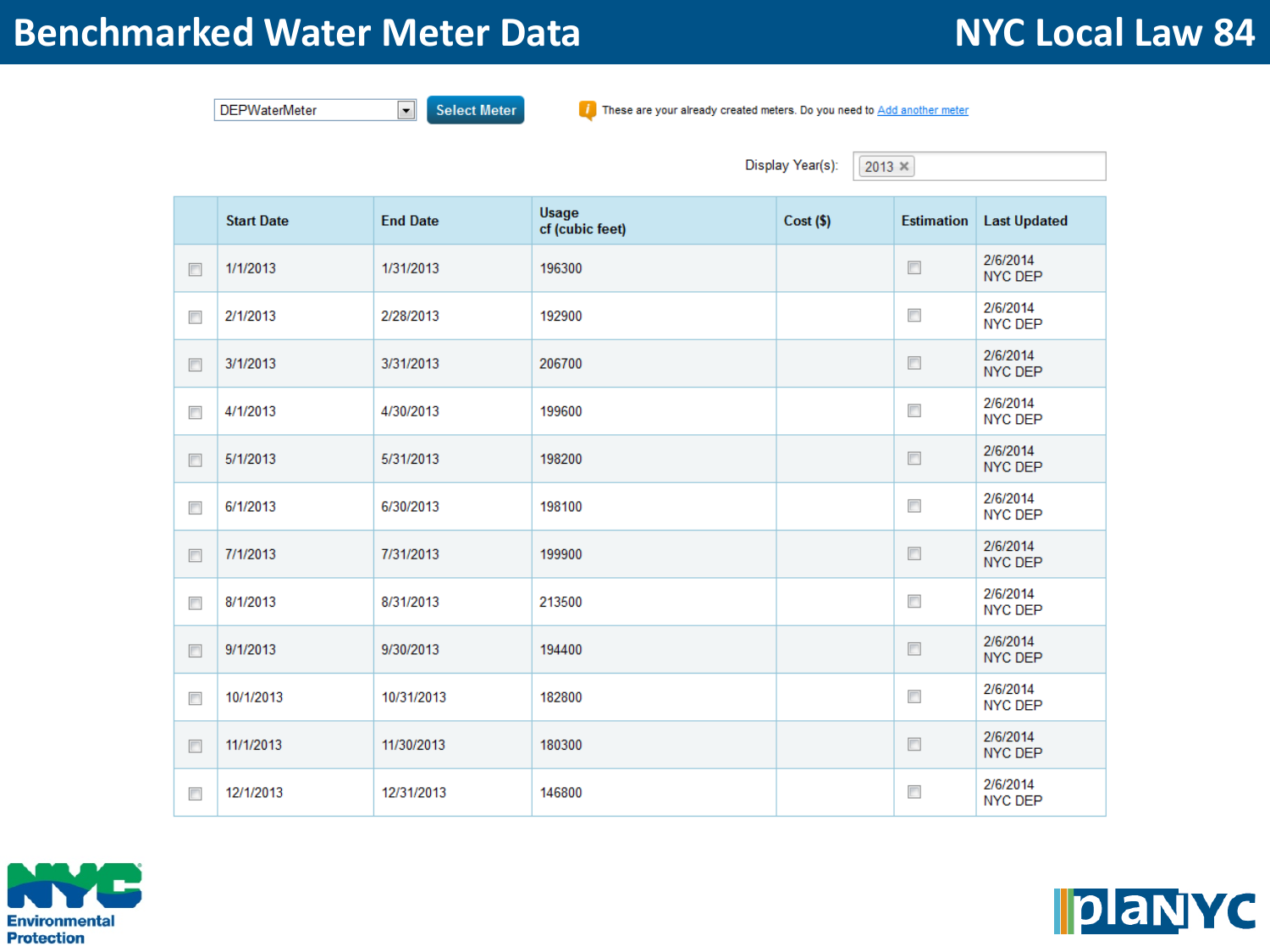**CONGRATULATIONS! You have met the benchmarking requirement for water consumption**

## **Still have questions, concerns, or need assistance with water benchmarking?**

- Send an email to [waterbenchmarking@dep.nyc.gov](mailto:waterbenchmarking@dep.nyc.gov) with your account number and service address
- Read the "[LL84 Water Data Collection](http://www.nyc.gov/html/gbee/html/plan/energy.shtml#water)" Greener, Greater Buildings Page
- Read the "[Water Benchmarking Frequently Asked Questions"](http://www.nyc.gov/html/gbee/downloads/pdf/130123_ll84_faq_water.pdf)
- Refer to the ["Automatic Benchmarking Error Guide"](http://www.nyc.gov/html/gbee/downloads/pdf/130123_abs_error_guide.pdf), which is also on the next Slide



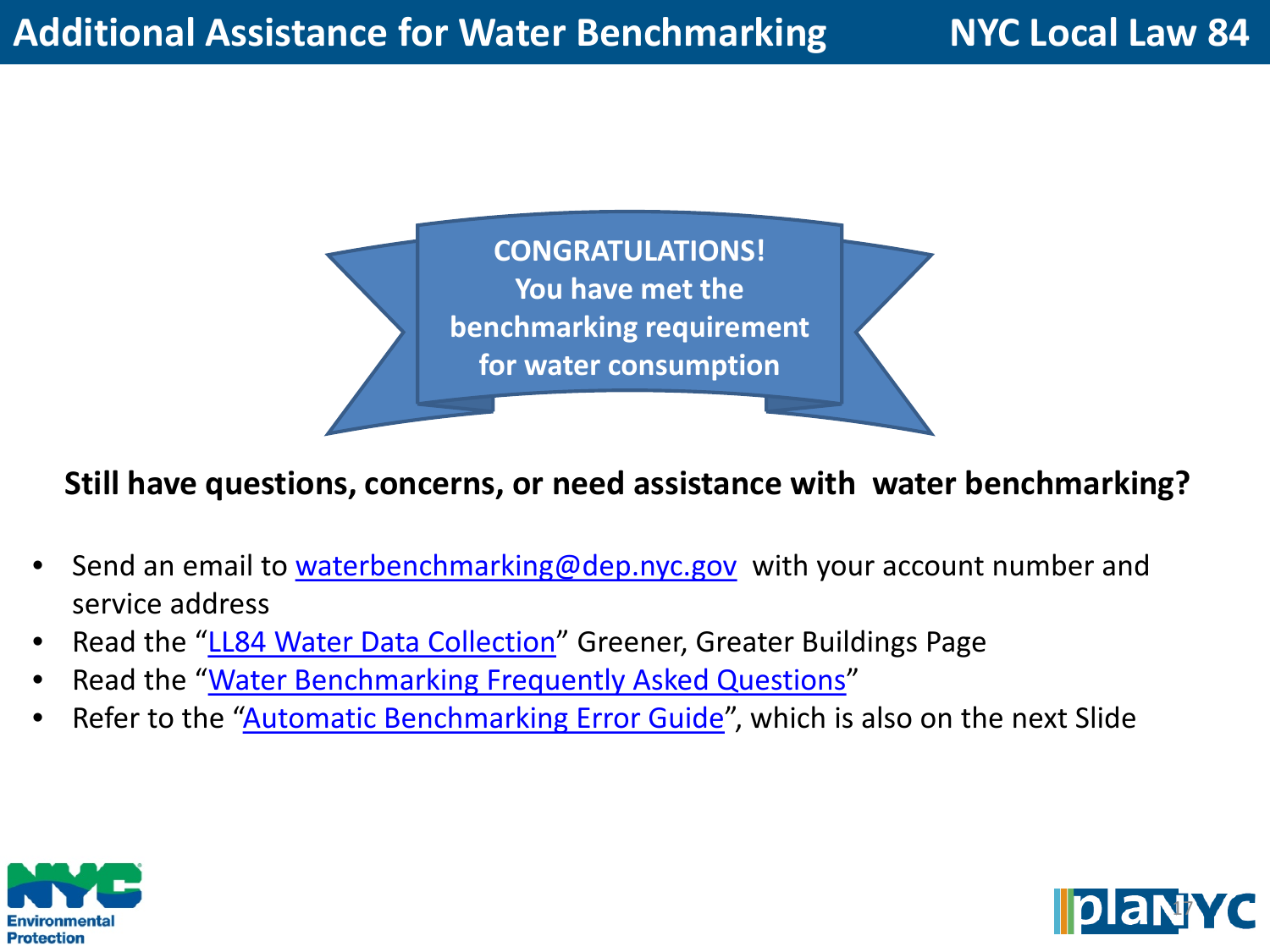- *"…rejected because you did not grant us read/write access."*
	- Reconnect to us via Portfolio Manager and grant us read/write access (see slides X-Y)
- *"…rejected because you are not required to benchmark your water consumption this year."* • The property is not eligible for and does not have to benchmark their consumption this year
- *"…rejected because of an invalid BBL or account number" or "BBL and account…are not linked together."* • The BBL or account number you submitted are not valid or are not connected in our system
- *"…rejected because you cannot submit the same BBL twice using the same Portfolio Manager account."* • We do not provide data for the same BBL more than once to a single Portfolio Manager account
- *"Your water meter has been rejected. A water meter will be automatically created…"*
	- You do not need to create a water meter. DEP will create water meters called "DEPWaterMeter" for all new properties that are shared with us. DEP will reject any water meters that you have created in Portfolio Manager.